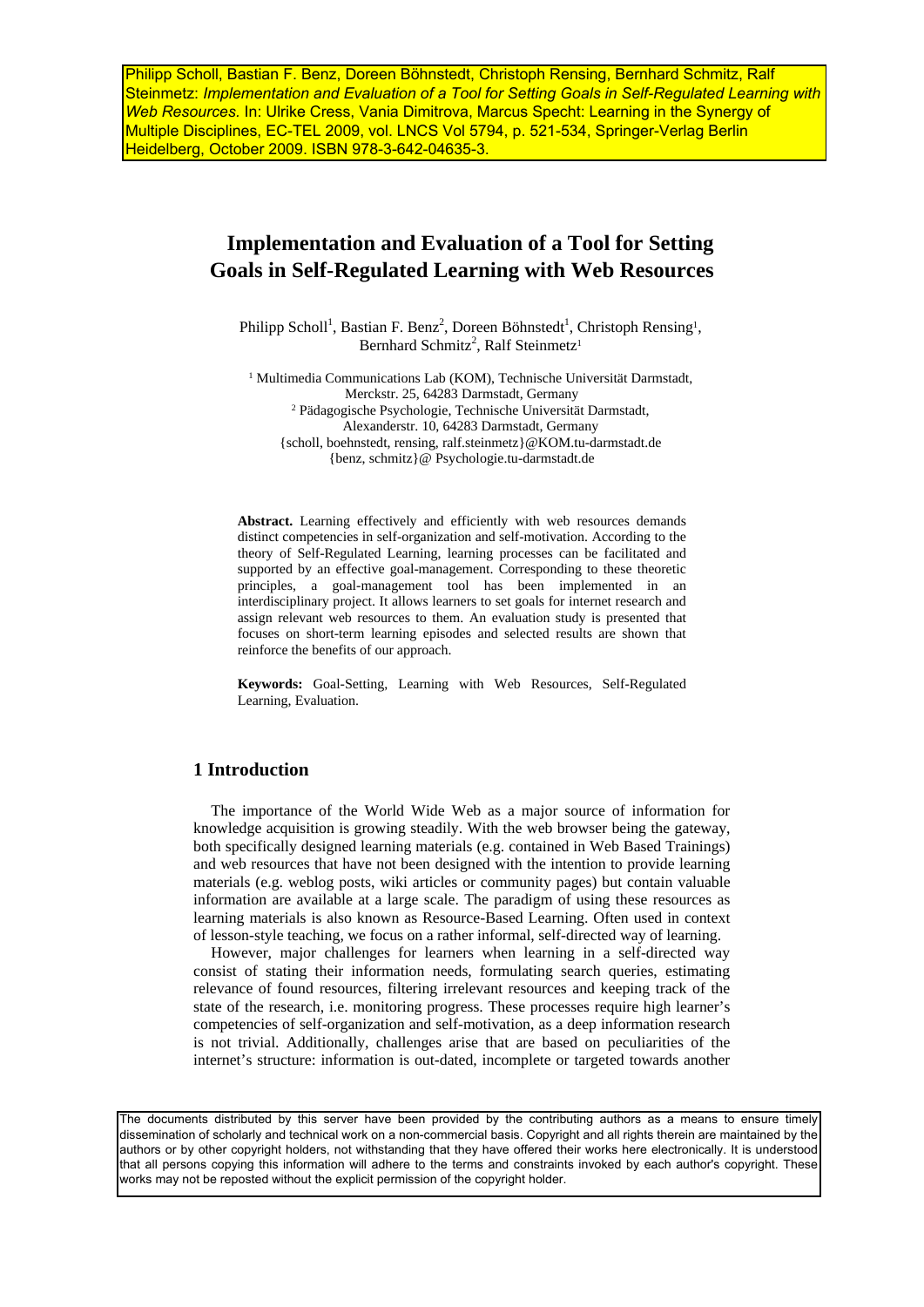audience and web resources cannot be retrieved. Thus, even if relevant information is found, it has only a transient use for learners, as usually it is not archived or persisted appropriately (see [7]). Hence, planning, organizing, setting goals and monitoring the involved processes may ease the difficulties of learners and prevent informational disorientation [10].

In this paper, we present an evaluation study of our goal-management tool that has specifically been designed to address some of these challenges. Section 2 presents a basic overview of the theory of *Self-Regulated Learning* that adequately describes this self-directed process of learning with web resources. Further, we explicate the term *Scaffolds* that denotes support of this process. We describe the design and implementation of a tool that enables learners to set learning goals prior to internet research and assign relevant web resources to these goals in section 3. This tool has been implemented into the web browser Firefox<sup>1</sup>, as web browsers are the gateway to most information on the web. Section 4 revisits the results of a previous study and section 5 presents a new study and evaluation of this tool with selected results. Section 6 concludes with a short summary and further steps.

# **2 Self-Regulated Learning and Scaffolds**

Self-directed, resource-based learning with web resources is a process that is quite demanding for learners: they have to plan, monitor and reflect on their learning process in order to reduce disorientation and enhance quality of their learning achievements. In the following, we present particularities of this kind of learning and possibilities to support it using *Scaffolds*.

#### **2.1 Self-Regulated Learning**

It has been shown that supporting learners conducting the tasks mentioned above can improve the learning experience and the outcome [8] (e.g. by providing training or support learners writing a learning diary). For learning scenarios using web resources, i.e. hypertext documents, supporting self-regulated learning has shown to improve learners' understanding and conceptual knowledge of a topic [1].

Central to the theory of Self-Regulated Learning is the notion that learning is a process that is self-directed and needs regulation on the learner's side. According to Boekarts [3], three different systems have to be regulated in order to learn selfdirected. The *cognitive system* is performing task editing strategies, the learner will choose a strategy that he deems to be effective and efficient. For example, a learner who is researching information on the internet has to think about search query words that are likely to lead to success, i.e. relevant result resources. In his *motivational system* the learner regulates his volitional and motivational state, so that he will for example start a learning episode, overcome procrastination or better cope with

 <sup>1</sup> http://www.mozilla.com/en-US/firefox/ [online: 2009/04/16]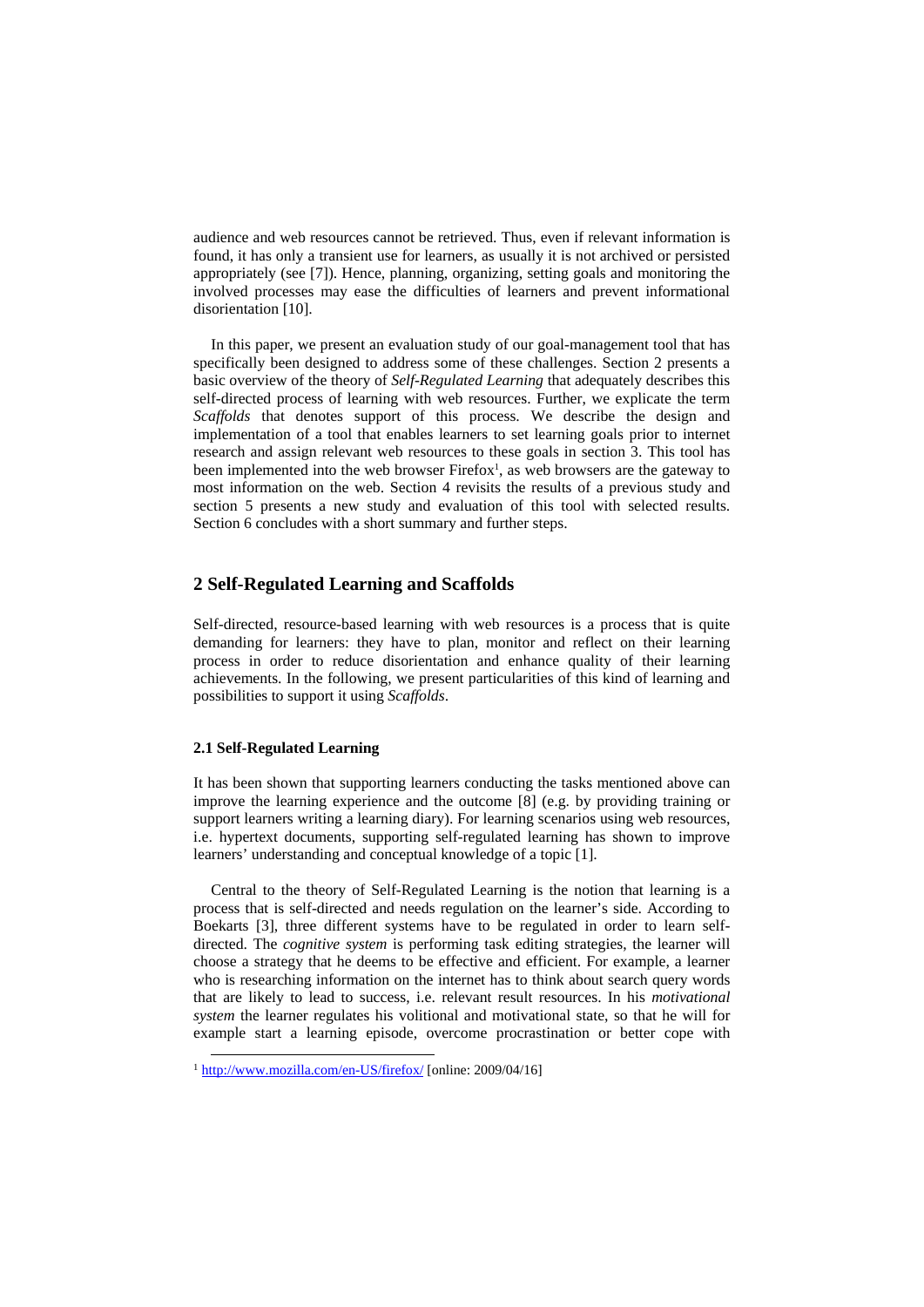obstacles. Finally, in the *metacognitive system*, the learner sets learning goals, devises plans and strategies for executing the actual learning process, monitors his progress on his actions, re-adjusts them if necessary and reflects on his learning process, eventually leading to forming of strategies to enhance his learning processes.

Schmitz and Wiese [8] partition the learning process in three phases: before learning, during learning and after learning. Those phases may be combined with the three systems to be regulated [9]. As we focus on metacognitive processes in this paper, we will subsequently only consider processes that are executed in the metacognitive system.

According to the theory of Self-Regulated Learning, learners profit from different metacognitive processes performed in each respective phase (see Table 1): Before learning (*pre-actional phase*), the learner performs goal-setting and planning, whereas while learning (*actional phase*), the progress and course of actions are monitored and – if necessary – adapted to possibly changed circumstances. Finally, after having learned (*post-actional phase*), reflection processes are executed in order to optimize future learning processes.

| Phase         | Metacognitive processes                                                       |
|---------------|-------------------------------------------------------------------------------|
| Pre-actional  | Goal-Setting and planning                                                     |
| Actional      | Monitoring,<br>adapting<br>changed circumstances<br>to<br>(regulating)        |
| Post-Actional | Reflecting, adapting goals and plans for next learning<br>episode (modifying) |

**Table 1** Overview of phases and respective metacognitive processes according to [2]

Further, [2] map the processes described above to learning episodes of different granularity. For example, an elementary task like a learner researching information on the internet is a rather fine-granular learning episode. For executing an efficient search process, the learner has to set his desired research goals, plan and monitor his process and finally evaluate, whether his learning goal has been met in the next minutes. However, a learner working on a bigger project (e.g. homework, a paper or a thesis) usually plans his approach, monitors and evaluates his process over several weeks. Still, a project will consist of several smaller, possibly related, learning episodes that are executed in the context of the project.

In our evaluation, we focus on a short-term learning episode of 45 minutes.

#### **2.2 Scaffolds**

Vygotsky [12] introduces the term *Scaffolding* as a "guidance provided in a learning setting to assist students with attaining levels of understanding impossible for them to achieve without external support". Thus, scaffolds can be seen as learning aids that help learners to execute qualitative learning processes in order to achieve better learning results. In the long term, scaffolds should be designed to advance competencies, thus learners will not be dependent on the scaffolds.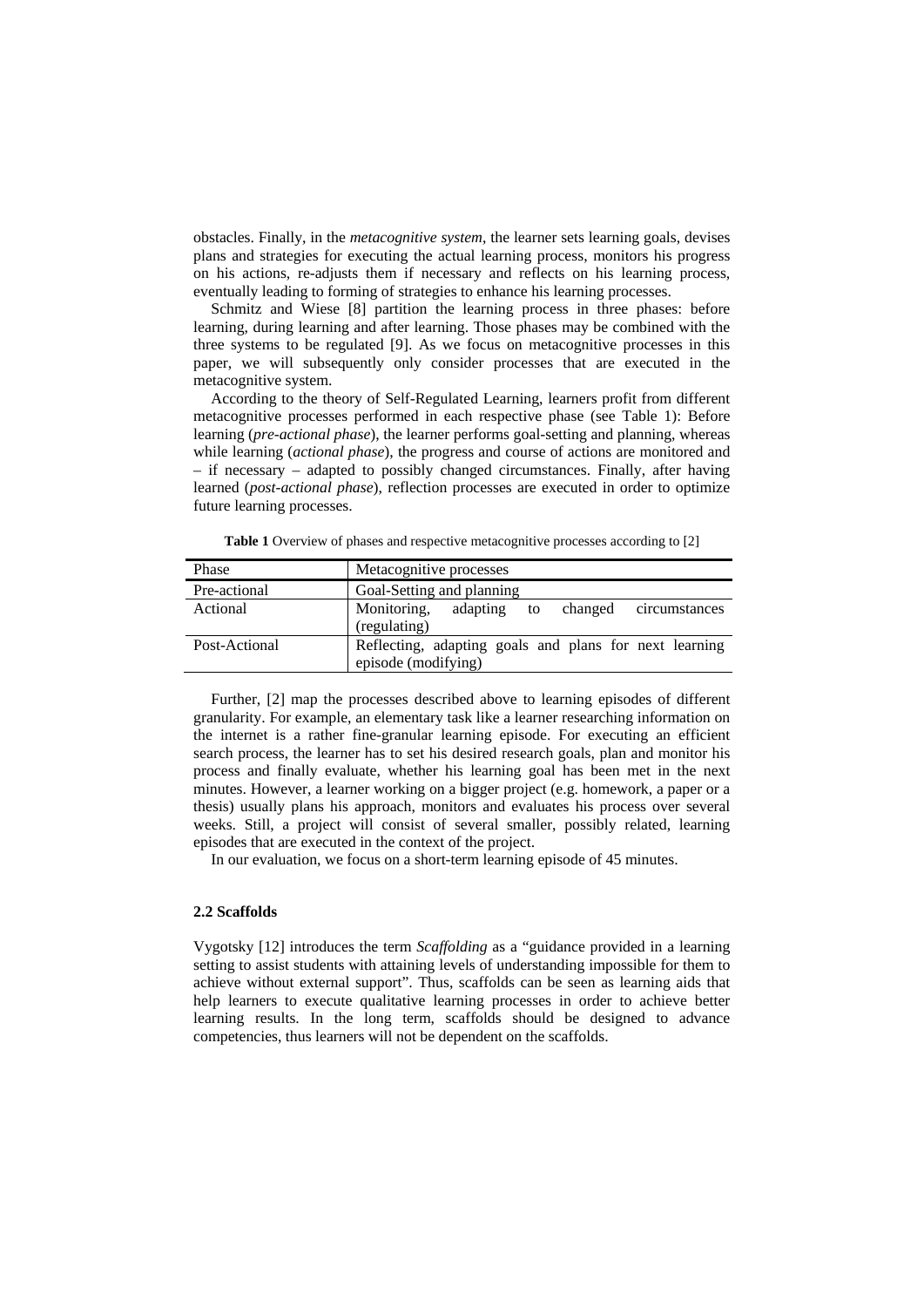According to Friedrich et al. [5], scaffolds can be implemented both directly and indirectly. Direct scaffolds communicate instructions (so-called *prompts*) that ask the learner to carry out a certain learning action. For example, setting learning goals before starting to learn is such a direct scaffold. Indirect scaffolds can be implemented by design of a learning environment, so that the learner has the possibility to use certain supporting functionalities if required. For example, providing a goal-setting functionality in a program without a dedicated prompt can be seen as an indirect scaffold.

The theory of Self-Regulated Learning postulates specific processes that contribute towards a high-quality learning process. The concept of scaffolding defines and describes different possibilities to realize learner supports. Combining both approaches, learning processes can be assisted and supported according to the presented theoretical principles.

### **3 The Goal-Management Tool**

In this section we will derive the concept of a goal-management tool for internet research from the presented theoretical principles and present the implementation. Learners can enter goals, organize them into goal hierarchies (setting super- and subgoals), move them via drag&drop and attach found resources relevant to the respective goals. Each goal can have an arbitrary number of sub-goals and resources, organizing everything in a tree structure with exactly one super-goal – analogue to the directory structure of a common file system.

#### **3.1 Conceptualization**

The goal-management tool is based on the partition of the learning process into the three phases *before learning*, *while learning* and *after learning*. We focus on the metacognitive processes of goal-setting, planning, monitoring, regulation and finally reflection and modification of the learning process. The scaffolds that support those processes are implemented indirectly, which means that the learner is not instructed to take direct action, but he may choose to use the functionality if he sees the need to.

Before beginning with the internet research, the learner chooses a goal-directed approach and plans his course of actions in the learning process. For example, if a learner has the task to research information for the topic "Classical antiquity", he may begin to structure his approach with the goals "I need to get a general idea about the ancient Rome" and "I need an overview of the ancient Greece". Each goal can be further subdivided into specific sub-goals, e.g. the ancient Rome may contain the subgoals "Roman Republic" and "First Triumvirate". This way, the learner organizes his research goals into a goal hierarchy. Thus, the tool supports processes of goal-setting and planning.

During the learning process the learner may attach found information in web resources to the set goals and rate their relevance for the respective goal. Monitoring the learning process is supported by multiple scaffolds, e.g. setting the progress of finishing a certain goal and displaying the goal hierarchy in combination with the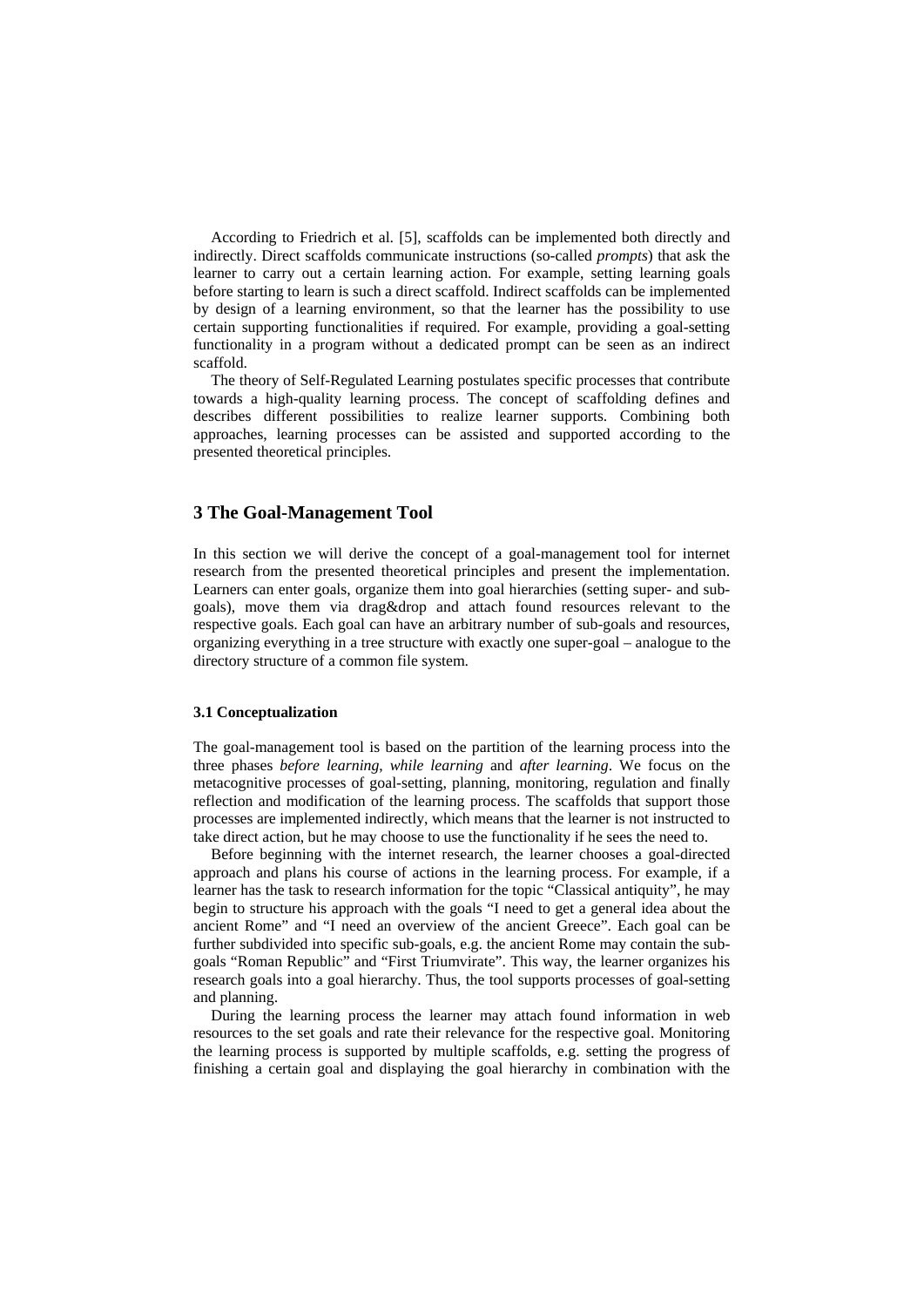already found web resources. Both stimulate the learner to contemplate where in the learning process he is right now, which goals he has already achieved and what goals are still open. In order not to loose focus on the goal the learner is following right now, it is possible for him to activate one goal at a time. This goal is displayed prominently, giving a reminder not to go astray and antagonizing the well-known "lost-in-hyperspace" phenomenon (experiencing disorientation due to information overload and aimlessly following hyperlinks). Further, all goals and found resources can be displayed as a knowledge network and an overview, displaying all goals and resources. This enables the learner to reflect on already found information and the current course of action. Is the learner aware of his inefficient advance, he may alter his research behaviour according to his current situation – for example by defining new goals, re-structuring his goal hierarchy or focussing on other goals that are more promising at the moment. Hence, during the research the processes of monitoring and regulation are supported.

After learning, the learner has the choice between different alternatives of visualizing all goals and resources, basically the three visualizations already described: the goal hierarchy, the knowledge network and the complete overview. However, the theory of Self-Regulated Learning differentiates between the monitoring and regulation processes mentioned above and the processes of reflection and modification, as these occur after having finished the research. Here the visualizations enable learners to reflect on the finished learning episode, both from the view of the results and the taken approach. Further, if the learner decides to optimize his approach based on his reflection processes, modification processes are executed.

#### **3.2 Implementation and Data Model**

Research and learning using web resources mostly takes place in the web browser, as most web resources are represented as HTML mark-up. The browser is a virtual window to the internet, downloading and rendering web resources and displaying them to the learner. Therefore, the tool has been implemented as an add-on to the popular open source web browser Firefox.

Due to portability and extendibility reasons the core functionality has been realized in a Java applet. Data transmission with Firefox and the web resources is performed via an ECMAScript interface that both orchestrates the data flow and forwards user interaction within Firefox or the web resource to the applet. The graphical user interface and data storage has been implemented in Java. Applets as a technology were chosen, as they allow integration in HTML as well as in XUL (the Firefoxspecific XML dialect for creating graphical user interfaces).

Because we focus on short-term learning episodes, we confine properties of goals to a title, a description (which may serve to outline a course of actions or additional information) and the level of progress (with the stages "not started", "25%", "50%", "75%" and "finished"). This level of progress can be set by the learner to keep an overview of his open and finished goals. Further, goals can be tagged (i.e. attaching freely chosen key words) for organization and display in the knowledge network. For longer learning episodes (which are not covered here), additional, mostly temporal, properties are planned, e.g. planned start, planned duration etc.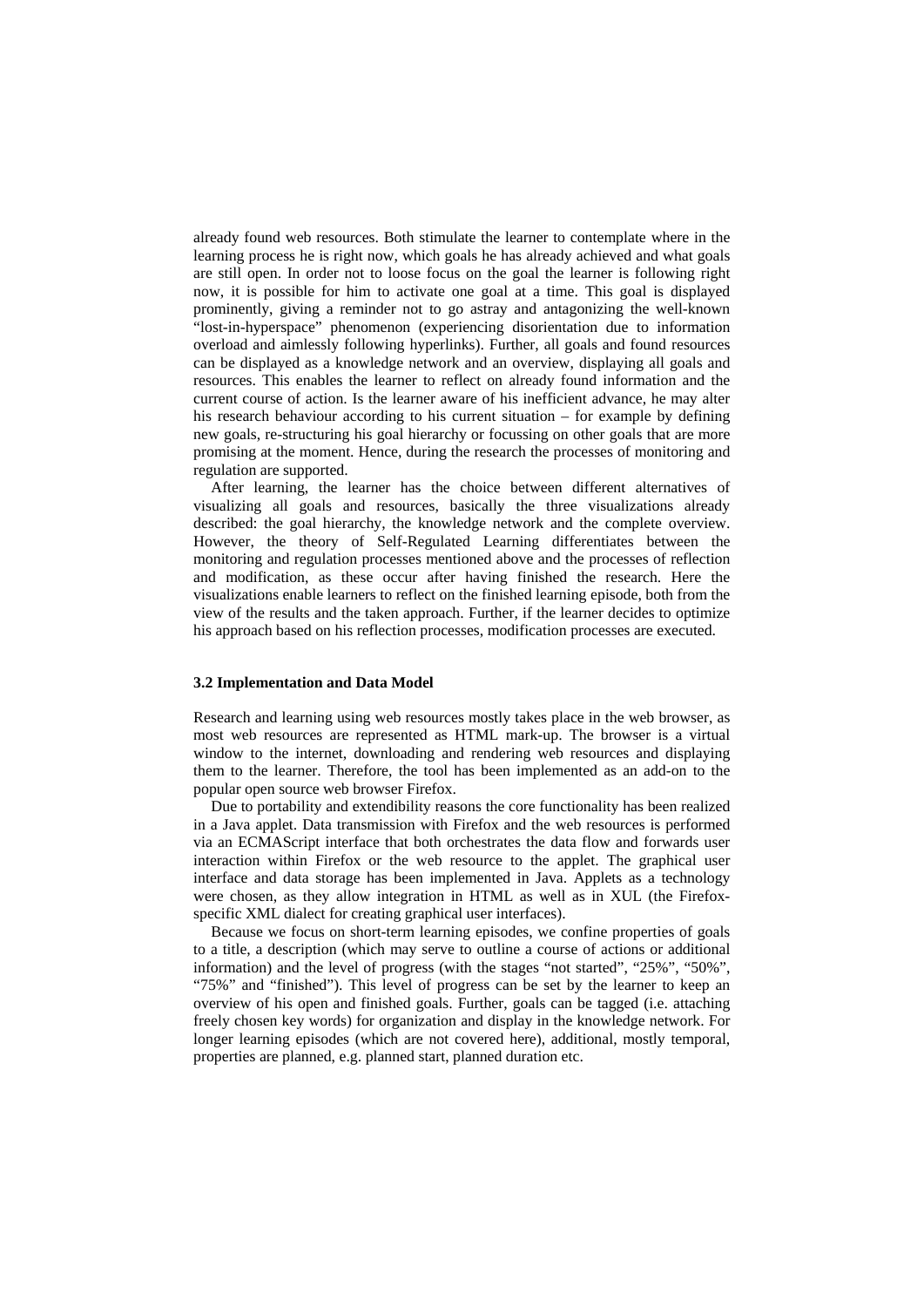

**Fig. 1** The sidebar displaying the tree of goals and resources. The goal "plebs and peasants" is currently activated. At the bottom the buttons for displaying the knowledge network and the overview are located.

The web resources are inserted into goals by use of the "import" functionality, similar to the process of bookmarking in Firefox. Similar to goals, resources have a title, a description, a relevance rating and tags. As the information need a learner has is often quite specific, just bookmarking a whole web resource is often not enough. Instead, the possibility to extract only the relevant part of the information is more target-oriented towards the real learning goal. Thus, the selected fragment (called *snippet*) of an imported web resource is stored in the description; learners can access that relevant information later without having to access the original web page. Rating the relevance of a resource or the snippet with the stages "not rated", "not relevant", "a little relevant" and "relevant" is possible as well.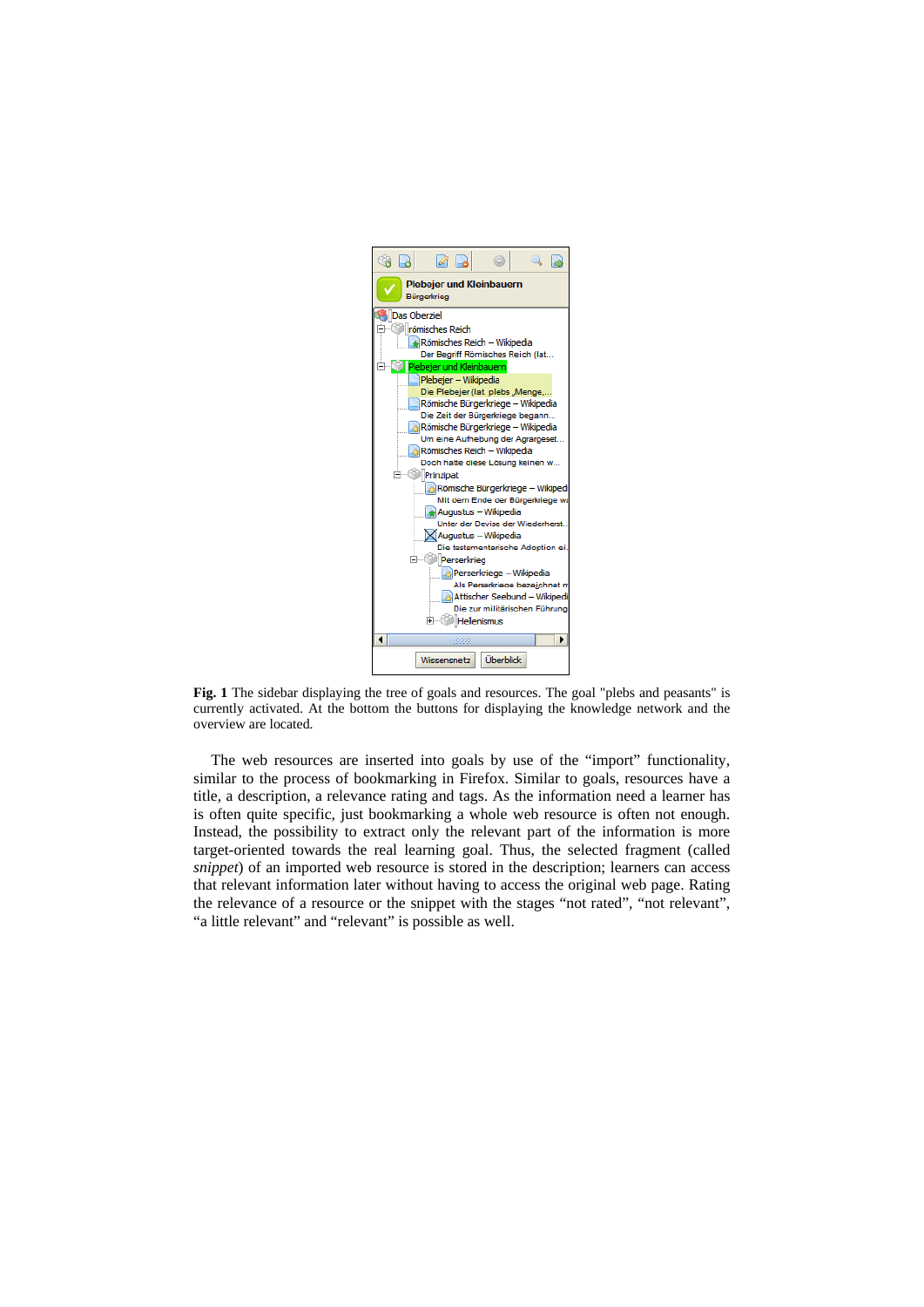

**Fig. 2** An exemplary goal hierarchy displayed as a knowledge network. Resources with the same tag "Rome" are marked. A resource's detailed description (snippet) is shown in a tooltip.

On starting up the web browser, the goal-management tool is displayed in the sidebar. Its user interface shows an overview of the current goal hierarchy and resources (see Fig. 1). Alternative representations of goals and resources may be used, e.g. a display of the goal hierarchy as a knowledge network (see Fig. 2 and [4]). While browsing web resources, they can be imported into the goal tree at the current selection. Both goals and resources may be edited and reorganized later-on.

### **4 The Previous Evaluation**

In 2008, we performed an evaluation focussing on the research questions, what differences learning online using different tools make and how explicit prompts are given in order to initiate goal-setting, planning and reflection processes [11]. We asked 64 participants (mainly psychology bachelor students) to answer a knowledge test about the topic "Classical Antiquity" (that we expected the participants to have little prior knowledge about) both before and after learning using Wikipedia for 45 minutes. We formed four different treatment groups: one group having pen and paper available as a means to persist findings, one group using the built-in bookmarking functionality of Firefox and two groups using our goal-management tool. The latter groups differed in the given instructions, one group just used the tool without any instructions, the other group was directly scaffolded to set goals, monitor their progress and finally reflect on their learning processes.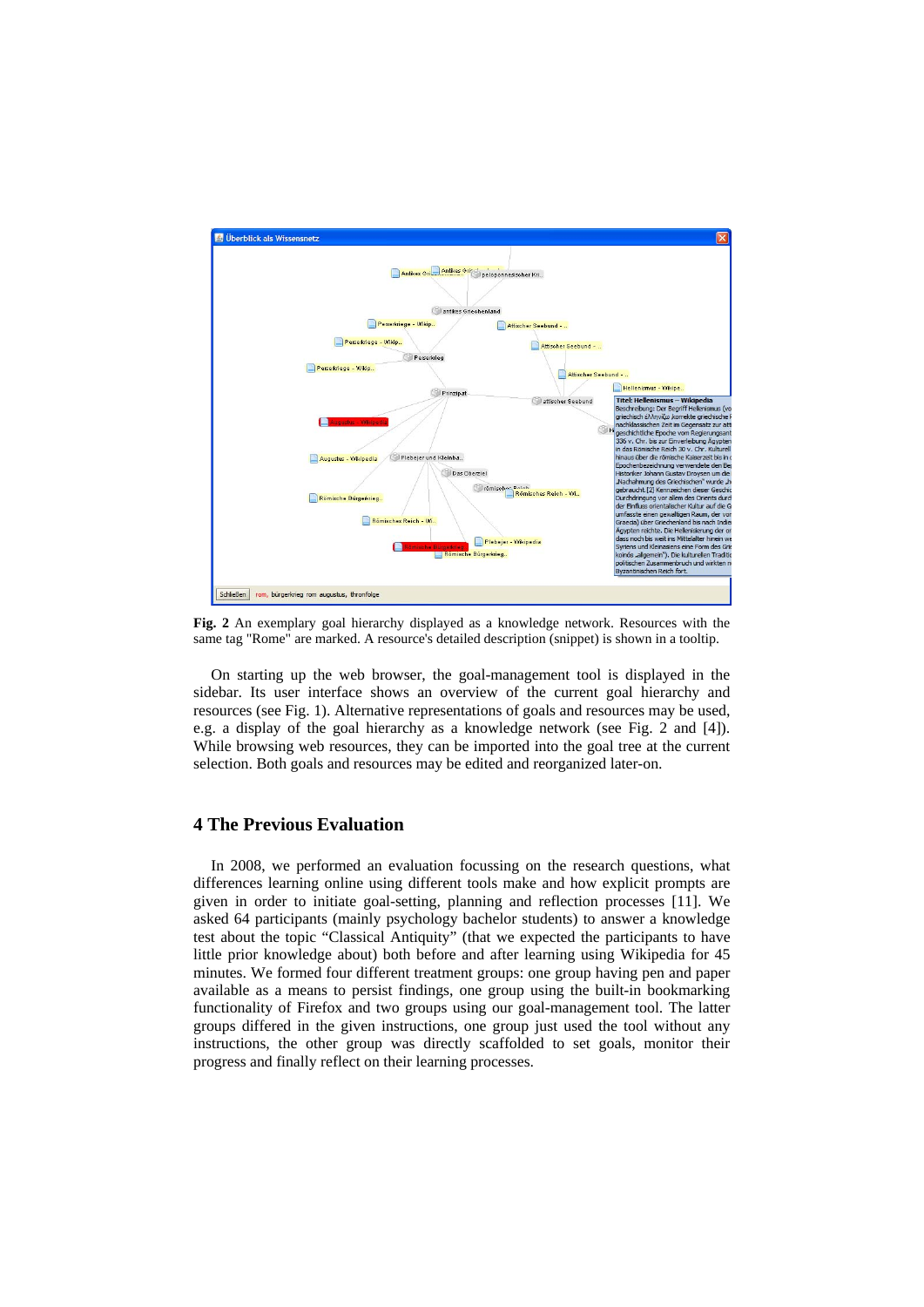In conclusion, we found that scaffolds *do* influence learning processes. Still, we encountered several issues with the study design. First, we tried to emulate "realistic" environments for the learners, i.e. forming a control group learning using bookmark functionality and a pen and paper group. Therefore, the groups were not comparable in some ways, and we think that influenced the learning outcomes. For example, the pen and paper group did not have to learn using a new tool and could quickly outline information, setting relations between content that was not possible for the other groups. Additionally, the bookmarks group was missing the possibility to save web resource snippets, thus participants had to bookmark the whole page – which many participants thought to be futile, thus not using this functionality. Eventually, the groups using the goal-management tool were only briefly trained to using it before learning. This means that computer competence and experience in using comparable tools had a strong influence on the way students were able to handle the tool.

### **5 The Study and Evaluation**

In our second study, we optimized our study design and chose a somewhat different scope. First, we provided sufficient training using the goal-management tool and altered the evaluation and control groups in some respects in order to make them more comparable.

Additionally, following research questions were of interest:

- What are the differences between learners that organize their found web resources with folders (the control group) and learners that set goals prior to learning (the treatment groups)?
- What are the differences between learners that are explicitly instructed to execute metacognitive processes (the control group and the first treatment group getting indirect scaffolds) and learners that are free to use the functionality to support their metacognitive processes (the treatment group prompted by direct scaffolds)? Thus, what are the benefits of providing direct scaffolds?

### **5.1 Evaluation Design**

104 students (mostly students of Psychology (74.5%) and Education (13.2%), more than 90% being in their first to seventh semester and being between 19 and 28 years of age) could be won for participating in our study. Due to the field of study a majority of the participants were women (72.6%) and 88.7% speak German as first language. The participants were randomly allocated to three groups:

The *Control Group* (CG, n=34) was using a stripped-down goal-management tool that didn't exhibit the goal-setting functionality. "Goals" were coined "Folders" and could not be activated or attributed progress. Still, the CG was able to put resources and snippets thereof in a folder and access the different displays of the collected data.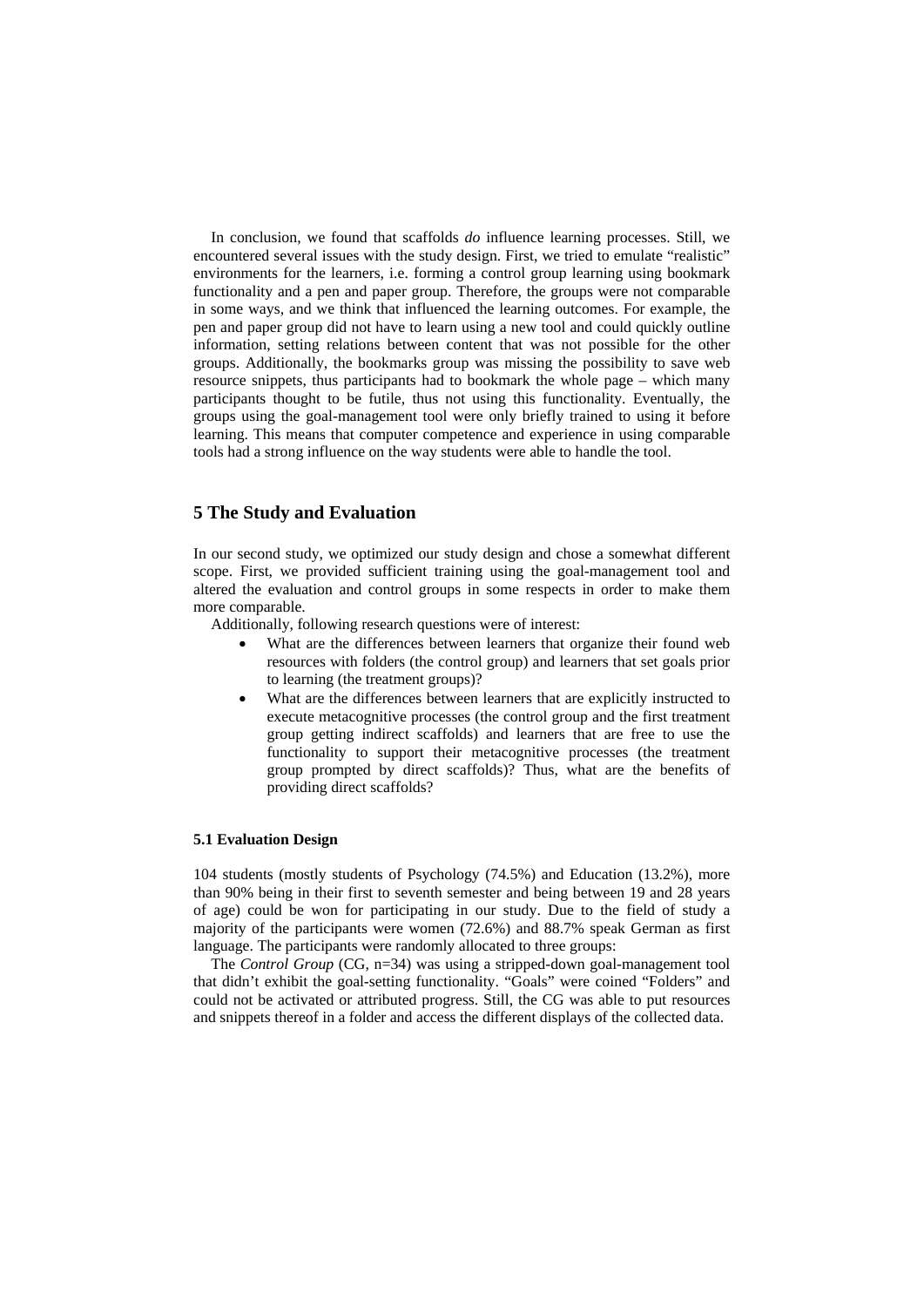

**Fig. 3** Example of a prompt, requesting the learner to reflect whether the imported web resource is relevant for the current research goal.

The *First Treatment Group* (TG1, n=35) used the goal-management tool with the complete functionality but was not given instructions on how to organize their research. Hence, this group realized indirect scaffolds as given in section 2.2. The *Second Treatment Group* (TG2, n=35) used the same tool with integrated metacognitive prompts aimed to activate and support the metacognitive processes "defining relevant goals", "keeping the active goal in mind", "finding relevant pages", "importing relevant information", "assigning relevant information to the relevant goal" and "learning relevant information". For example, before beginning the research (i.e. actional) phase, the learners were instructed to set goals for the research. Further, during search, instructions to reflect on whether the found information was relevant for the currently followed goal were given (see Fig. 3). Five minutes before the end of the evaluation, this group was instructed to reflect on their results.

The overall study was performed in two sessions for each participant. The first session was exclusively for training with the respective tool variant and the second was the research task. The first session was always held the day before the research task and gave the participants a possibility to get to know the handling of the respective tool variant they would use on the research task. First, they watched an introduction in the respective tool, showing common tasks and the functionality of the tool. Then, the participants were presented a small research task in a topic they were confident with, where they could apply the functionality of their tool variant. Further, demographic data and data about the participants' self-conceptions about their computer (estimation of their familiarity in using computers and knowledge about relevant computer- and internet-related concepts) and skills of self-regulated web search (i.e. the competencies to plan and structure their learning processes, based on items of a standardized questionnaire according to [13]) were collected.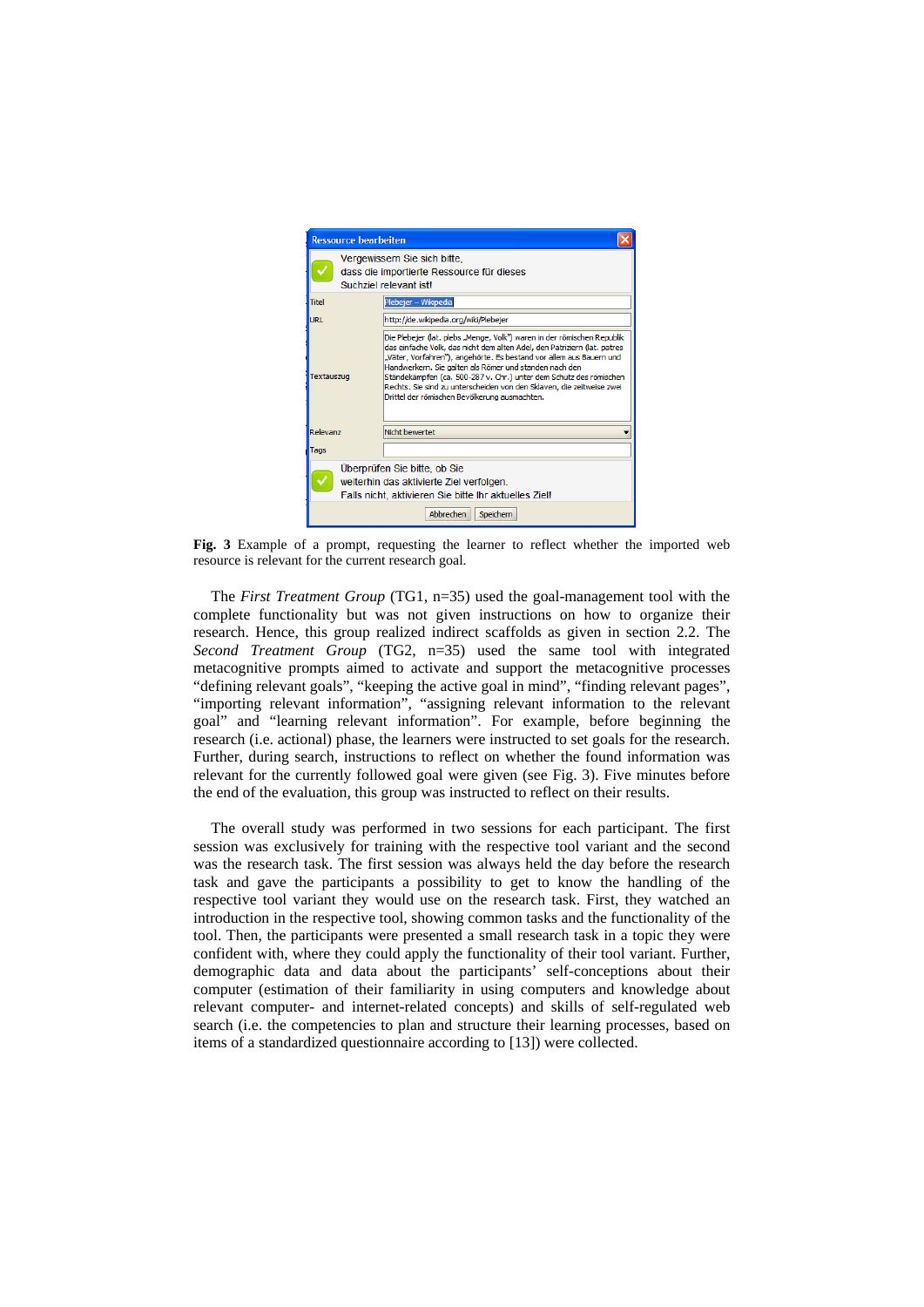The second session was designed to be approximately 1.5 hours in length. Participants were given a first achievement test (multiple-choice) about the "Classical Antiquity" – a topic that is well-covered in Wikipedia and, as we knew from the previous study, students do not have a lot of detailed prior knowledge about. An example for such a question is "Which event led to the end of the Roman Kingdom?" After each question the participants were asked to state how certain they were with answering this question (from the extremes "I guessed" to "I know and I am sure" in four steps). There were ten different versions of the test, which differed in the order the questions were provided. Participants were given the hint that they would receive exactly the same test again after the learning episode. Each participant received a feedback on his individual test performance. Ten questions which were either answered incorrectly or with uncertainty were provided for the first five minutes of the learning episode. This enabled competent learners to identify knowledge gaps in the achievement test and to re-formulate these into research goals in order to finally answer them correctly. During the research, participants were given updates about the time left. Eventually, the achievement test was administered to the participants a second time. Finally, the participants were asked to answer some questions about their learning and their experiences during the web search, their emotions according to PANAS [6] (a standardized questionnaire aiming at measuring positive and negative emotions), their usage of the goal-management tool and its functionality. Between all the phases of this second session, data about the current motivation and self-efficacy were collected.

Besides the questionnaires, further data was collected: all participants' actions during research were recorded using screen-capturing software and on client side, the click path – a list of all sequentially opened URLs – was stored including timestamp of access. In each session, psychometric tests were executed. Further, all actions the learners performed in the goal hierarchy were logged so we could reconstruct the process later.

### **5.2 Results of Evaluation**

For evaluating this study, we needed a topic for the students to research that they were not familiar with, thus we chose "Classical Antiquity". In order to estimate their prior knowledge in this topic, the students were asked to state how much they knew about the Roman Antiquity (83% stated they have only "rather marginal" or "little" background, whereas only 2% said to have a "very good" knowledge about this subject) and Greek Antiquity (where only 1% of the participants claimed to have a "very good" knowledge about, in contrast to 86% of the participants stated to have a "rather marginal" or "little" background).

Due to the topicality of given tasks, goals were usually set in a topic-oriented way, process-oriented goals (e.g. "I need to get an overview of …") were rarely set.

The results presented below are all based on the log files and the questionnaires.

#### **5.2.1 Selected Group differences**

To analyze the differences between all three groups including differences within specific phases of action, we conducted one way ANOVAs (Analysis of Variance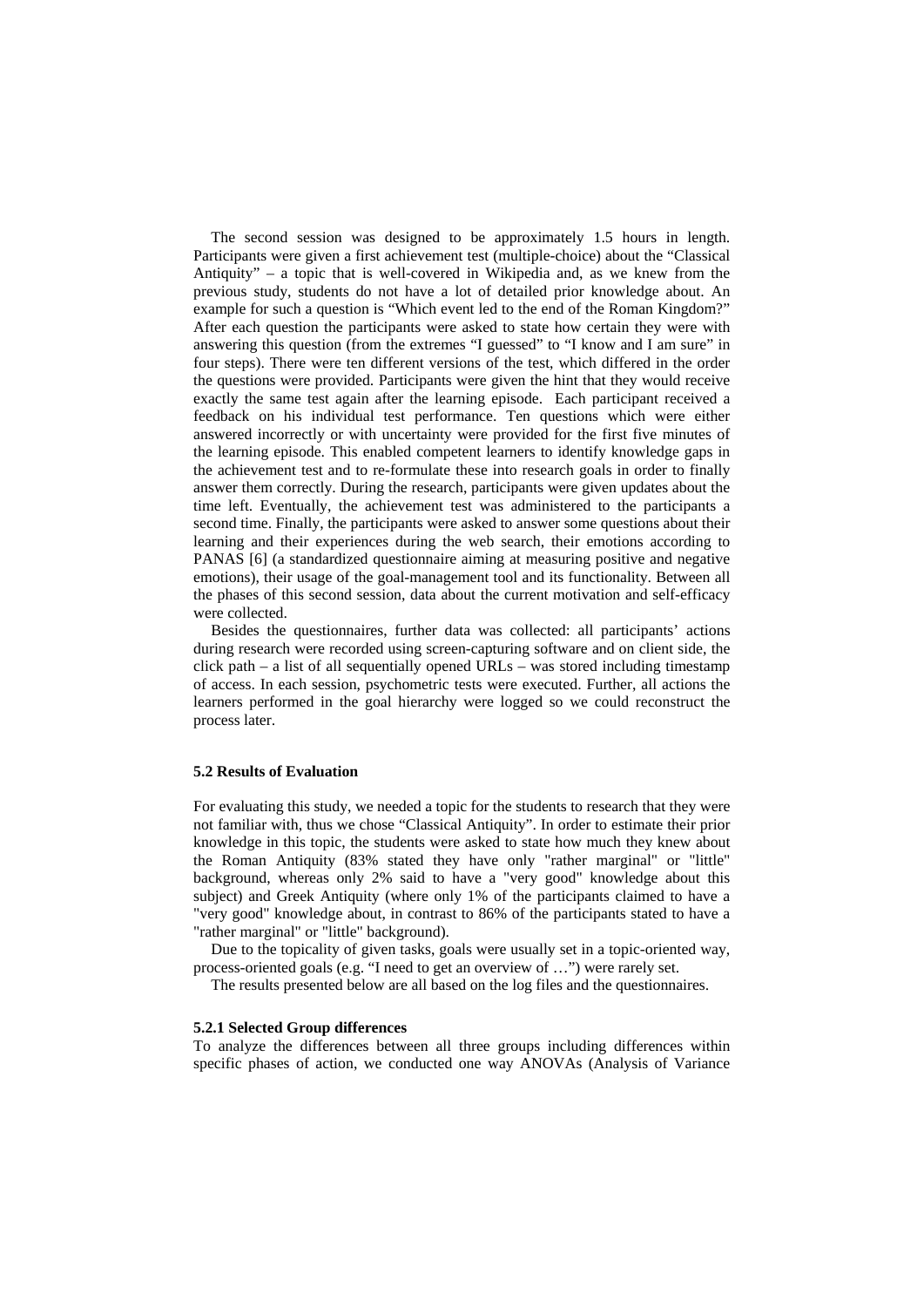between groups, comparing group means with each other) with quantitative log data as the independent variables. Table 2 presents some selected significant results. These show that, as presumed, in the pre-actional phase the three groups differ in terms of numbers of goals/folders created and edited, links followed, as well as number of imported, viewed and edited resources. Further, the number of viewed resources and links followed in the post-actional phase varied between groups. A difference between groups over all phases was encountered for moved goals/folders. These results in general indicate different approaches of web search for learners of different groups. Some learners seem to have searched in a very structured manner by first defining their search goals instead of already browsing and persisting resources. These learners also seem to have reduced distracting activities at the end of the learning phase in order to prepare for the post-test.

| Category                  | <b>Phase of action</b> | ANOVA <sup>2</sup>                       |
|---------------------------|------------------------|------------------------------------------|
| Creation of Goal / Folder | Pre-actional           | $F(2, 102)=7.729$ , p<.01, r=.36         |
| Editing Goals / Folder    | Pre-actional           | $F(2, 102)=3.801$ , p<.05, r=.26         |
| <b>Moving Goals</b>       | All                    | $F(2, 102)=3.600$ , p $< .05$ , r= $.26$ |
| Following new Link        | Pre-actional           | $F(2, 102)=6.280, p<0.1, r=.33$          |
|                           | Post-actional          | $F(2, 102)=6.885$ , p<.01, r=.34         |
| <b>Import Resource</b>    | Pre-actional           | $F(2, 102)=5.106$ , p $< 01$ , r=.30     |
| <b>View Resource</b>      | Post-actional          | $F(2, 102)=3.827, p<.05, r=.26$          |
| <b>Editing Resource</b>   | Pre-actional           | $F(2, 102)=3.105$ , p $< .05$ , r= $.24$ |

**Table 2** Significant Group Differences based on Participants' Actions

As these results show only the *presence* of significant group differences, we further investigated specific differences between the respective groups defined in our research questions and contrasted them.

In order to analyze our first research question, we contrasted the two experimental groups (TG1+TG2) that were provided with the goal setting function, versus the control group (CG) that applied folders. As hypothesized, TG1 and TG2 significantly set more goals, specifically in the first phase before learning  $(t(102)=2.068, p<0.05$  (1tailed),  $r=0.20$  and opened less new web pages in the browser during the pre-actional and post-actional phase  $(t(102)=2.018, p<0.05$  (1-tailed), r=.20 resp.  $t(102)=2.887$ ,  $p\leq 0$  (1-tailed),  $r=27$ ) spending more time with the processes of planning and reflection. This means that they first organized their course of actions before starting to learn. Additionally, they restructured their goal hierarchy more often while planning  $(t(102)=2.783, p<0.01$  (1-tailed), r=.27), which we think to be the result of a detailed planning process. Further, the treatment groups updated their goals and performed more searches in Wikipedia during the actional phase  $(t(102)=2.768$ , p<.01 (1-tailed), r=.26, t(102)=-1.790, p<.05 (1-tailed), r=.17) more often than the control group, showing that they monitored their progress and based on the current state altered the data they had already researched. We think this may be due to a more goal-oriented approach, identifying and re-evaluating knowledge gaps and acting on those new or changed information needs. Finally, the treatment groups more often re-

 $2$  F=F-Value, p=niveau of significance, r=correlation coefficient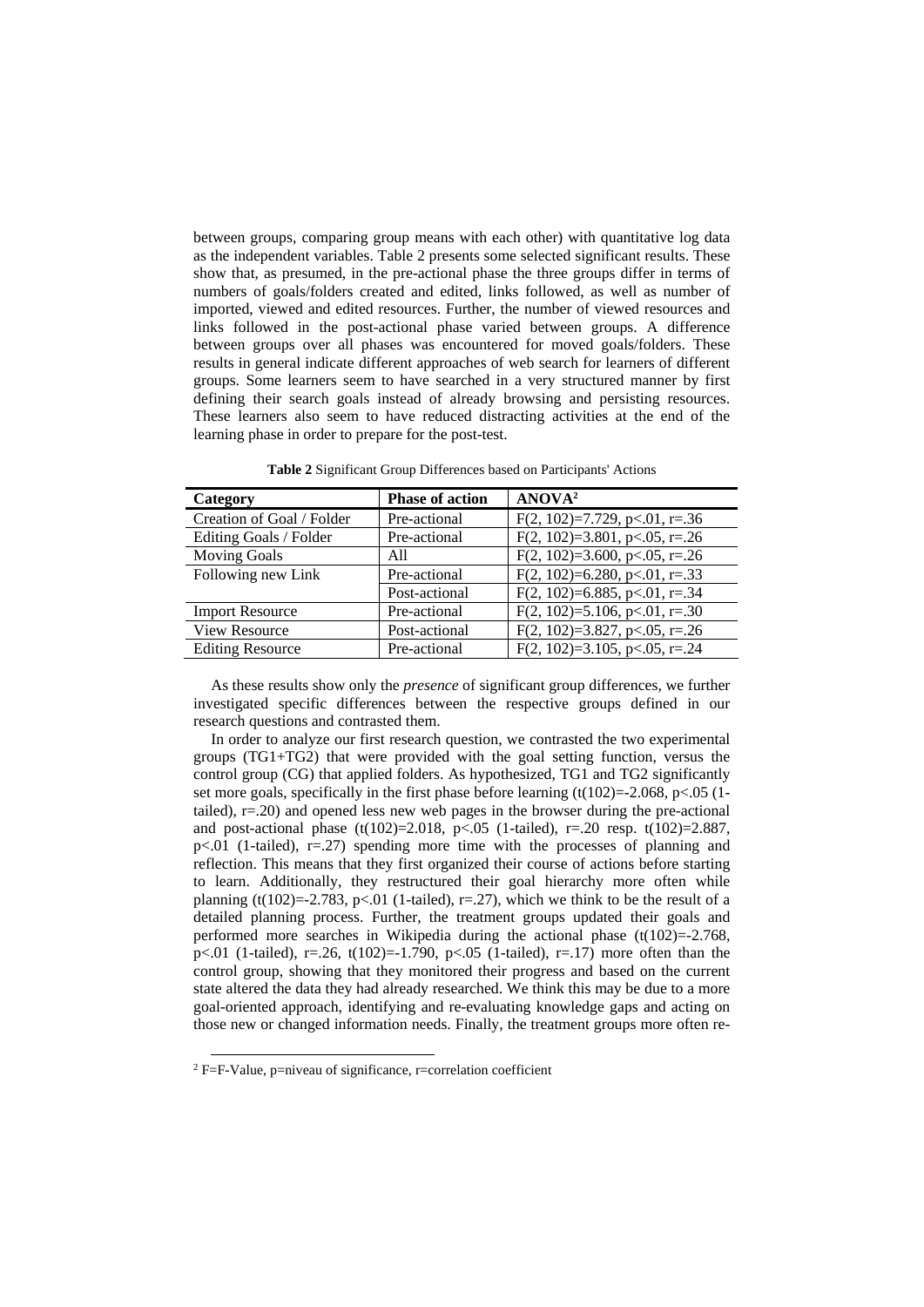visited the collected relevant resources after learning  $(t(102)=1.964, p<.05$  (1-tailed),  $r=.27$ ,  $t=.027^*$ ), distilling the relevant information and memorizing it for the post-test.

To analyze our second research questions, we contrasted TG2, which had received direct support during learning versus TG1 and CG, which were only indirectly supported. TG2 set more goals, especially in the pre-actional phase  $(t=000**)$ , whereas later they actually set less goals  $(t(102)=4,296, p<.01$  (1-tailed), r=.31), meaning they took more time to plan their course of action, approaching the research task in a more goal-directed way and performing the research more efficient. Another figure supporting this is that TG2 opened less web resources while researching  $(t(102)=1.792, p<.05$  (1-tailed), r=.17), having previously identified their knowledge gaps and looking specifically for relevant resources. Participants in TG2 were more often re-organizing their goals, regulating the current state  $(t(102)=2.253, p<.05$  (1tailed), r=.22) and opened significantly less new pages before  $(t(102)=3.866, p<.01$  $(1-tailed)$ ,  $r = .36$  and after learning  $(t(102) = .3.415, p < .01$   $(1-tailed)$ ,  $r = .32$ ), meaning they acted more efficiently and kept closer to their set goal. Further, after having learned, they more often reflect on found relevant resources  $(t(102)=2.200, p<.05$  (1tailed), r=.21). Participants using the tool with metacognitive prompts (TG2) used the goal activation functionality far more frequently than the group without prompts  $(t(69)=3,463, p<.001)$ . This means that learners in TG2 significantly monitored their progress more often than TG1.

In conclusion, these results show that using our tool for setting goals affects the way learners approach research using web resources: they execute more metacognitive processes, plan in a more-detailed way, monitor their progress better and react on changed circumstances and more often reflect on their learning outcomes and found web resources.

In a group comparison, we could not find significant differences in terms of performance (i.e. more correctly answered questions). We think this is due to the short scope of this evaluation and that we did not include third variables (e.g. certainty when answering questions or the relevance of found resources) in this evaluation.

#### **5.2.2 Selected Correlations between the Variables**

To investigate further dependencies between variables we calculated several correlations accounting for different patterns within different groups and phases of action. A selection of significant correlations is presented in Table 3.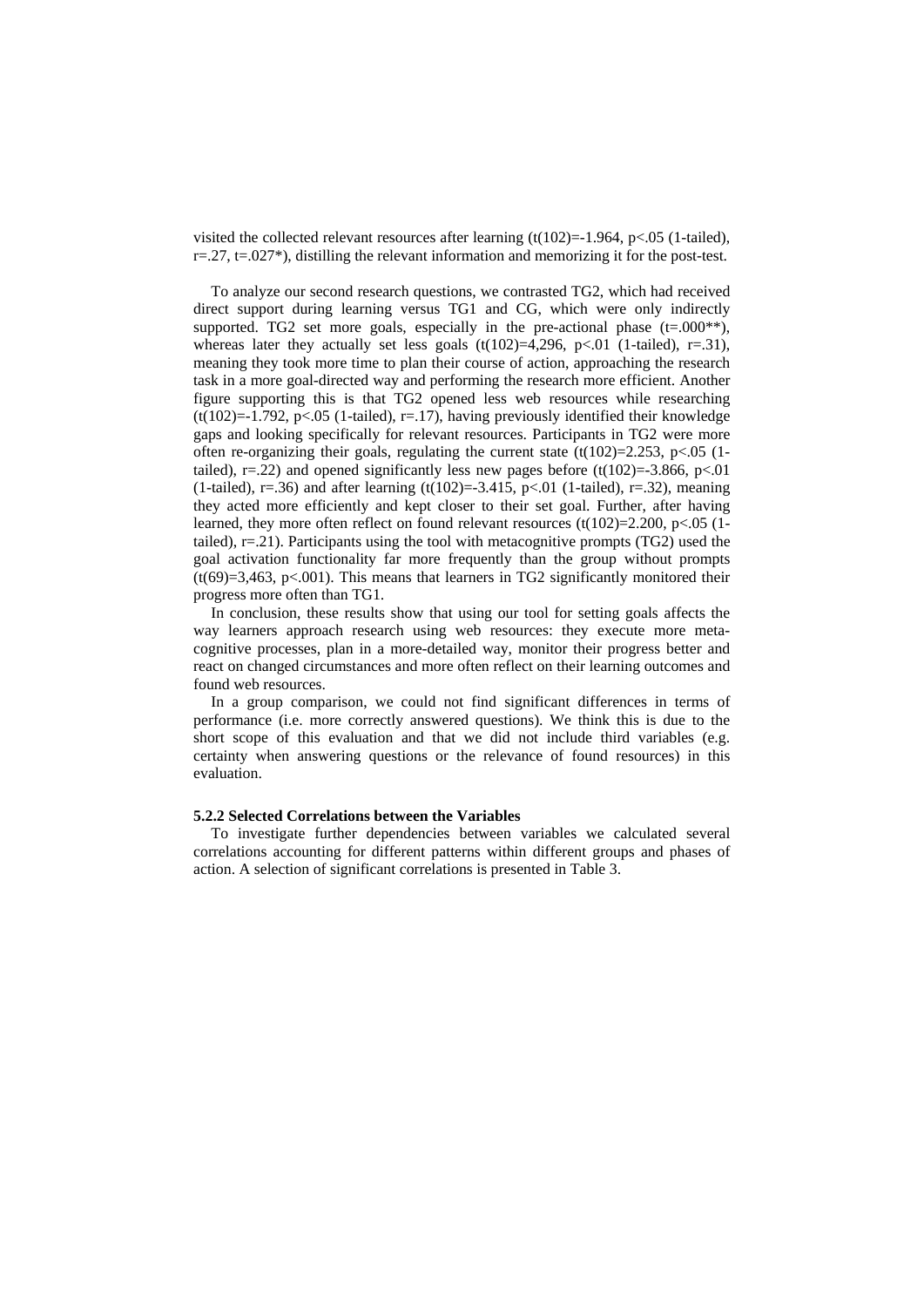| Group           | Variable 1    | Variable 2                 | Correlation r (1-    |
|-----------------|---------------|----------------------------|----------------------|
|                 |               |                            | tailed)              |
| <sub>CG</sub>   | Computer      | helpful in e-learning      | $.364*$              |
|                 | Competence    | would use it               | $.445**$             |
|                 |               | snippets useful            | $.472**$             |
| All             | Goals created | <b>Computer Competence</b> | $.356**$             |
| $TG1+TG2$       | Goals created | Search Competence          | $.292^*$ ; $.304^*$  |
| $CG+TG2$        | Goals created | PANAS "active"             | $.325^*$ ; $-.331^*$ |
| All             | Opened page   | Positive emotions          | $-.256**$            |
| TG <sub>2</sub> | Opened page   | Negative emotions          | $.436**$             |

**Table 3** Selected Significant Correlations, \*:p<.05, \*\*:p<.01

In the Control Group (CG), the higher the participant's computer competence was rated by himself, the more he thought e-learning with web resources to benefit from using the tool, the better he liked the goal-management tool and the more valuable he estimated the snippet functionality for e-learning. In both treatment groups, computer competency was not correlated to those variables. This might indicate that participants of the CG implicitly knew how to use the stripped-down version of the tool if they had a high computer competence. Participants of the other groups, however, were supported in setting goals, monitoring them and reflecting on the learning process. Therefore, giving them that much support might have neutralized the influence of computer competence on organizing their research process.

Further, creation of goals correlated with computer competence in all groups, meaning participants describing themselves as competent in using computers set more goals. Moreover, participants of the treatment groups set more goals the more confident they were of their ability to perform a good web research. These results indicate that the ability and to use technology are major predictors for efficient use. Curiously, there were clear correlations between the emotion to be "active" and the amount of goals/folders created – for the CG, it was positive, meaning that participants in this group felt themselves to be more active when setting more goals, whereas for the  $T<sub>G2</sub>$  it was negative – the more goals a participant of this group set. the less active he felt. This might indicate that a strong direct support, among all the positive impact, might cause learners to feel less active. To be provided with more freedom, however, might cause the feeling of activeness in terms of being in charge of ones' own actions.

Eventually, the more web resources were opened, the less positive emotions the participants in all groups had and the less activated the participants felt. Additionally, for TG2, negative emotions (PANAS) were correlated to the number of opened resources. This means that browsing the web resources for information aimlessly (thus browsing a lot of different web resources, eventually becoming "lost in hyperspace") affects the emotions of learners negatively. Still, participants in the Control Group didn't have negative emotions when browsing more pages. This might be due to the fact that learners who did not set search goals did less encounter their browsing of many resources as being ineffective and accordingly experienced less negative emotions.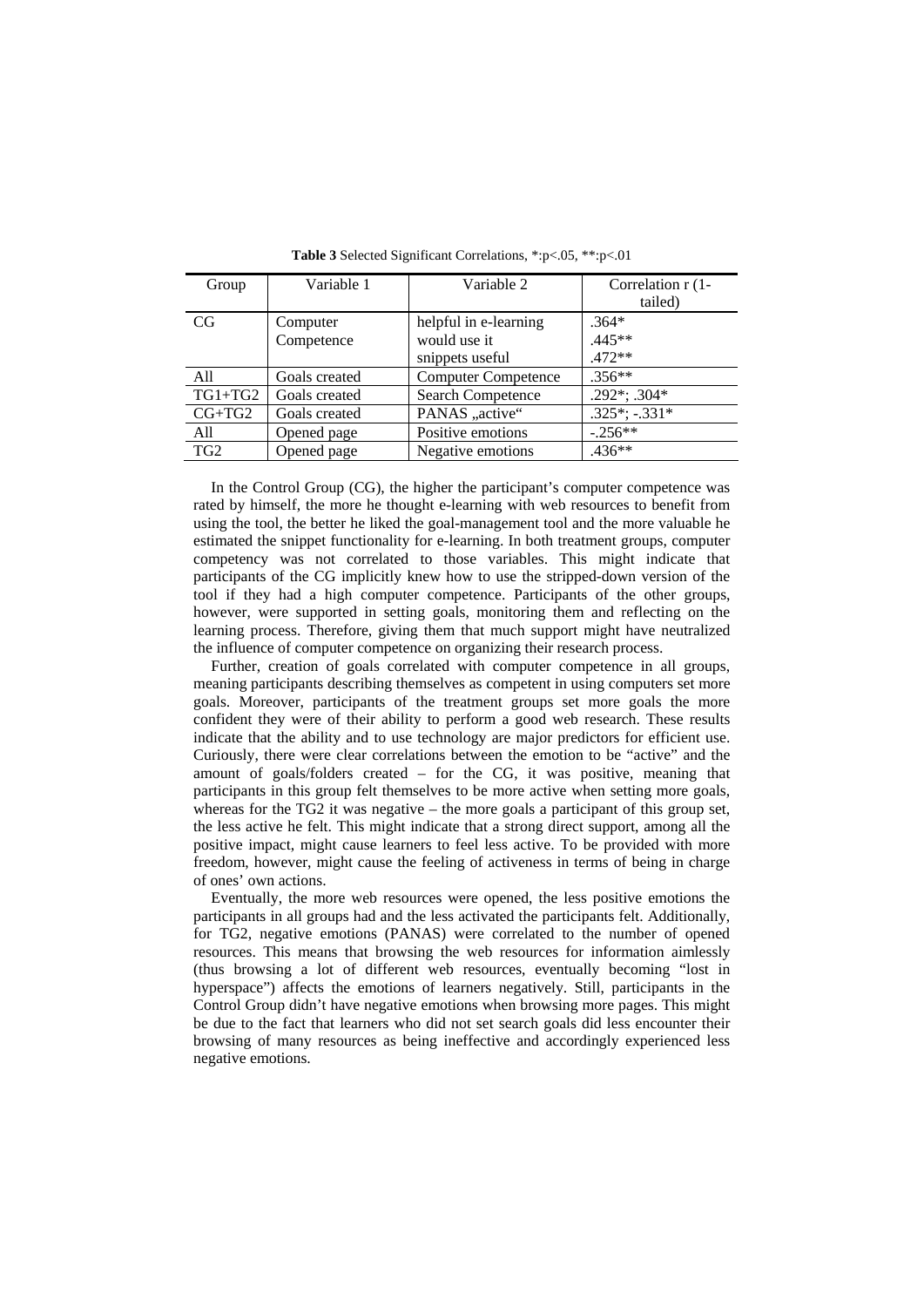### **6 Conclusions and Further Steps**

In this paper, we presented a goal-management tool that is based on theoretical principles of Self-Regulated Learning. We introduced the term *Scaffolds* for functionality supporting meta-cognitive processes during learning episodes. The implemented functionality was well received by the participants of our study: nearly all of them (91%) saw the need to being able to store only small, relevant snippets of a web resource in learning with web resources.

We evaluated the goal-management tool with a study. Results show that using our tool for setting goals affects the way learners approach research using web resources: they execute more meta-cognitive processes, plan in a more-detailed way, monitor their progress better and react on changed circumstances and more often reflect on their learning outcomes and found web resources. Although we did not find significant performance differences between the groups, we expect results in further evaluations when taking into account other variables, like the certainty of a learner answering a question or the resources' relevance.

Further, we only present results that base on quantitative evaluation of log files capturing the actions the participants executed and the questionnaires. Additional evaluations based on qualitative evaluation of screen captures, further questionnaire data and relevance analysis of web resources will follow.

The presented study has been designed to evaluate short-term learning episodes. However, we aim to focus on long-term learning episodes eventually, supporting learning over a longer time span, e.g. several months. Additionally, as learning often is embedded in a social context (be it learning groups, in an organizational setting or just in communities of interest), we will provide the means to have learners share and communicate their collected information within their community. This will be achieved in a knowledge network as described in [4]. The role that goals and the presented Scaffolds will play in this community-driven application is still a field that demands further research.

### **References**

- 1. Azevedo, R.; Cromley, J. G. & Seibert, D. Does adaptive scaffolding facilitate students' ability to regulate their learning with hypermedia? Contemporary Educational Psychology, 29, 344-370, (2004).
- 2. Benz, B. F., Polushkina, S., Schmitz, B. & Bruder, R.: Developing Learning Software for the Self-Regulated Learning of Mathematics. In M. B. Nunes. & M. McPherson (Ed.). IADIS Multi Conference on Computer Science and Information Systems. IADIS International Conference e-Learning (pp.200-204). IADIS Press (2007).
- 3. Boekaerts, M.: Self-regulated learning: Where we are today. International Journal of Educational Research, 31, pp. 445-457 (1999).
- 4. Böhnstedt, D., Scholl, P., Benz, B. F. et al.: Einsatz persönlicher Wissensnetze im Ressourcen-basierten Lernen (en: *Application of personal Knowledge Networks in Resource-based Learning*). In: Tagungsband Die 6. e-Learning Fachtagung Informatik der Gesellschaft für Informatik (2008).